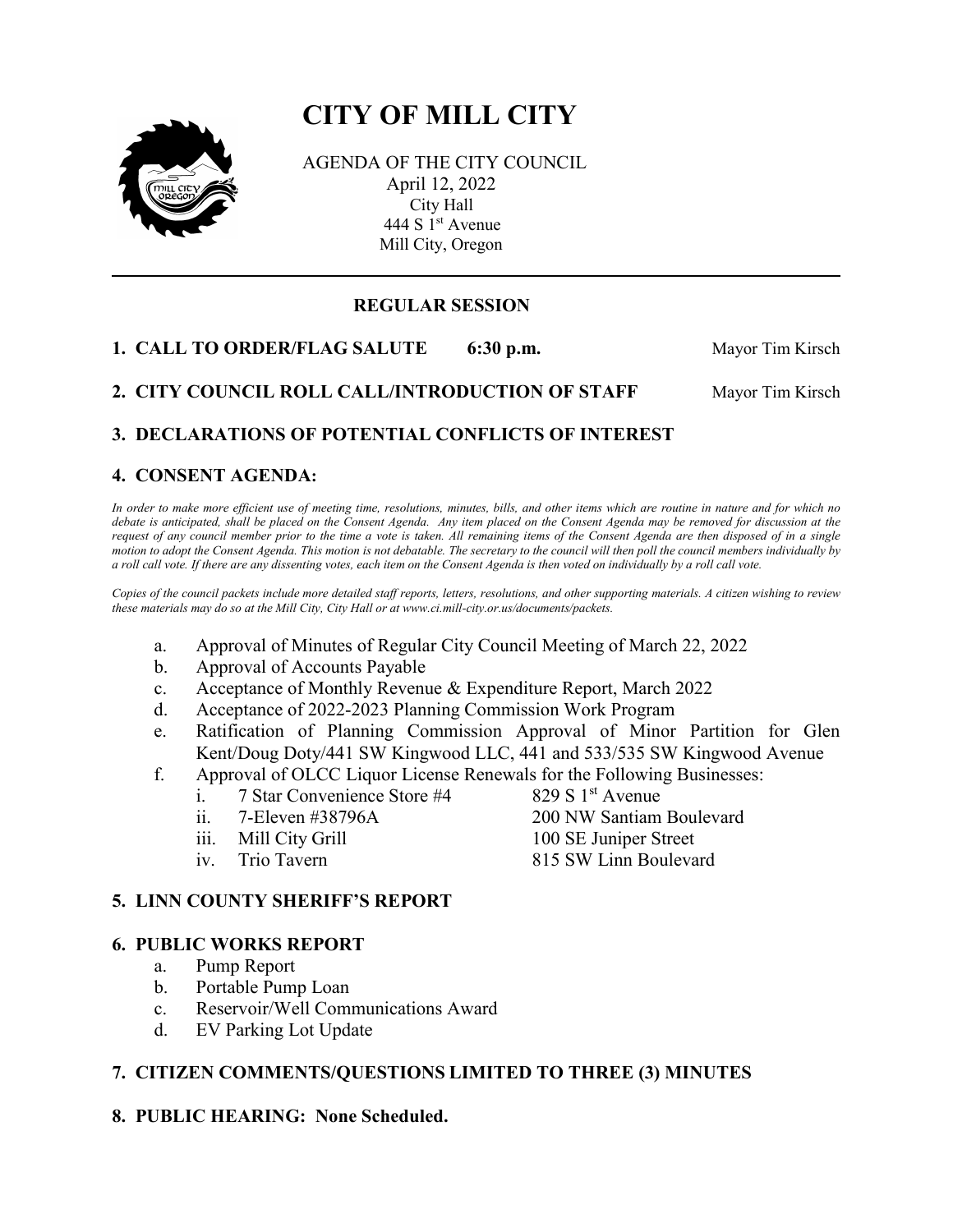#### **9. PRESENTATIONS: None Scheduled.**

#### **10. OLD BUSINESS**

- a. Sewer Update
- b. FEMA Projects Update
- c. RV Site Update
- d. Legislative Storm Drainage Funding Agreement
- e. SW 2nd Avenue Overlay Project
- f. OPRD LGGP Grant Application
- g. SRTS Grant Application
- h. Other

## **11. NEW BUSINESS**

- a. Marion White Volunteerism Award Recipient
- b. Ziply Fiber Franchise Agreement
- c. City Recorder Review
- d. Congressional Spending Application
- e. Other

## **12. STAFF/COMMISSION REPORTS**

- a. City Recorder Report:
	- i. List of On-Going Old Business Items
	- ii. First Budget Meeting, FY 2022-2023 Monday, April 25, 2022
	- iii. Other
- b. City Attorney's Report:
	- i. Other
- c. Planning Commission Report/Record of Actions:
	- i. Minutes of Regular Planning Commission Meeting of February 15, 2022
	- ii. Minutes of Regular Planning Commission Meeting of March 11, 2022

## **13. BUSINESS FROM MAYOR & CITY COUNCILORS**

Administration/ Intergovernmental

- a. Building
- b. Parks/Safety
- c. Water/Sanitation
- d. Street
- e. Police
- f. Mayor

## **14. EXECUTIVE SESSION: ORS192660(2)(h) - To Consult With Your Attorney Regarding Current Litigation or Litigation That Is More Likely Than Not To Be Filed.**

## **15. INFORMATIONAL ITEMS: None.**

## **16. ADJOURNMENT**